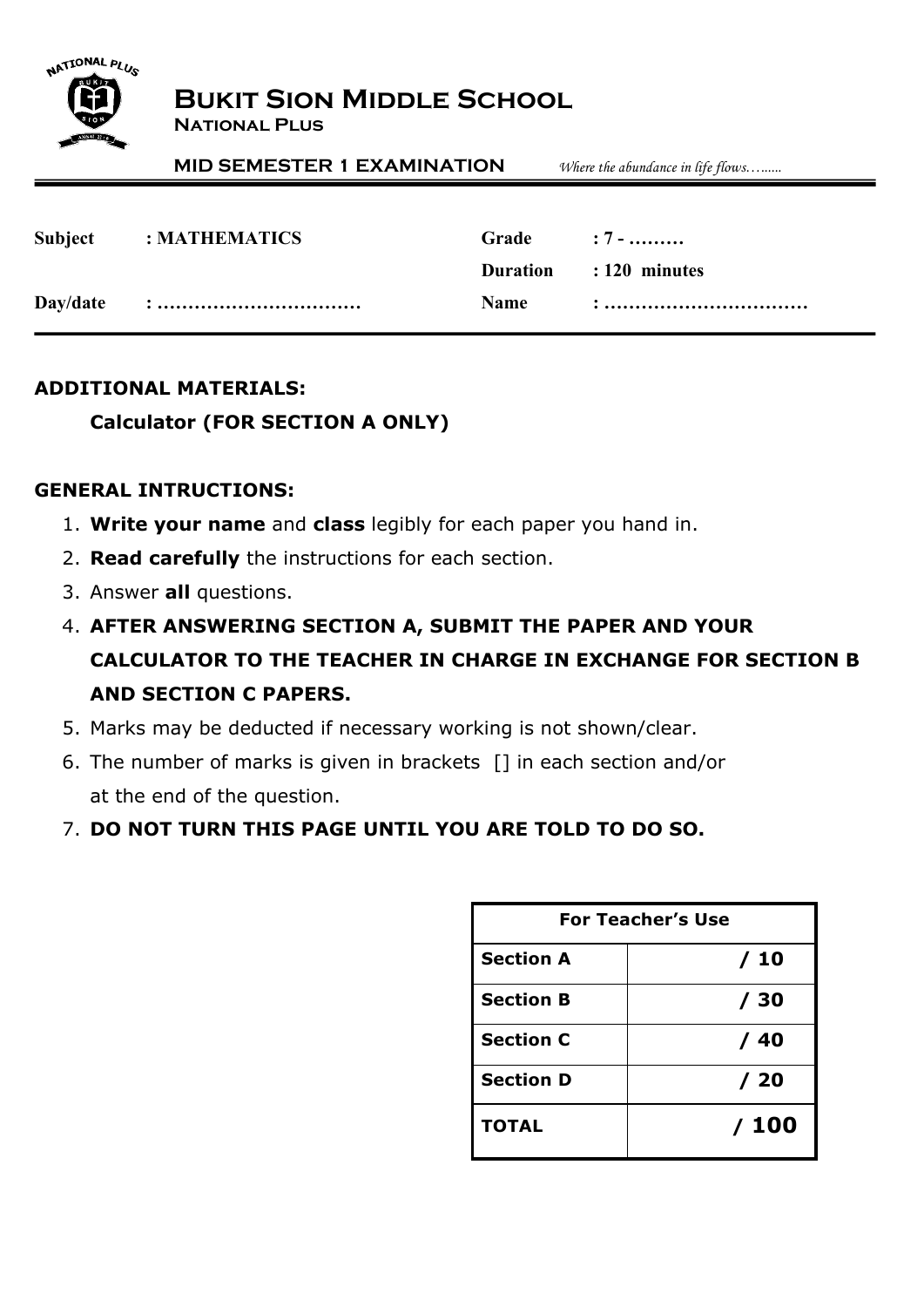# **SECTION A: USING CALCULATOR [10 MARKS]**

1. Write the numbers  $0.5^2$ ,  $\sqrt{0.5}$ ,  $0.5^3$ ,  $\sqrt[3]{0.5}$  in increasing order.

Answer: \_\_\_\_\_\_\_\_\_\_\_\_\_\_\_\_\_\_\_\_\_\_\_\_\_\_\_\_\_\_\_\_\_\_[2] 2. Evaluate 9  $0.0136 \times 5\frac{4}{9}$  $3.142 \times 15.6$ 5 4 ×  $\times$  3.142  $\times$ correct to 3 significant figures. Answer: [1] 3. Evaluate  $14.697 - 7.842 \times \frac{2.32}{(1.8463)^2}$  $14.697 - 7.842 \times \frac{2.52}{(1.8 \times 10^{-2})^2}$  correct to (a) 1 significant figure. Answer: [1] (b) 3 significant figures Answer: \_\_\_\_\_\_\_\_\_\_\_\_\_\_\_\_\_\_\_\_\_\_\_\_\_\_\_\_\_\_\_\_\_\_[1] 4. Divide 1.92168 by 62.8. (a) Write the answer as shown in your calculator. Answer: \_\_\_\_\_\_\_\_\_\_\_\_\_\_\_\_\_\_\_\_\_\_\_\_\_\_\_\_\_\_\_\_\_\_[1] (b) Write the answer correct 2 correct significant figures. Answer: [1] 5. Evaluate  $\sqrt{\frac{3.357}{2}}$ 2 (45.257) 2854.632 × (29.432) (a) correct to 2 decimal places; Answer: \_\_\_\_\_\_\_\_\_\_\_\_\_\_\_\_\_\_\_\_\_\_\_\_\_\_\_\_\_\_\_\_\_\_[1] (b) correct to 4 significant figures; Answer: \_\_\_\_\_\_\_\_\_\_\_\_\_\_\_\_\_\_\_\_\_\_\_\_\_\_\_\_\_\_\_\_\_\_[1] (c) correct to the nearest whole number. Answer: [1]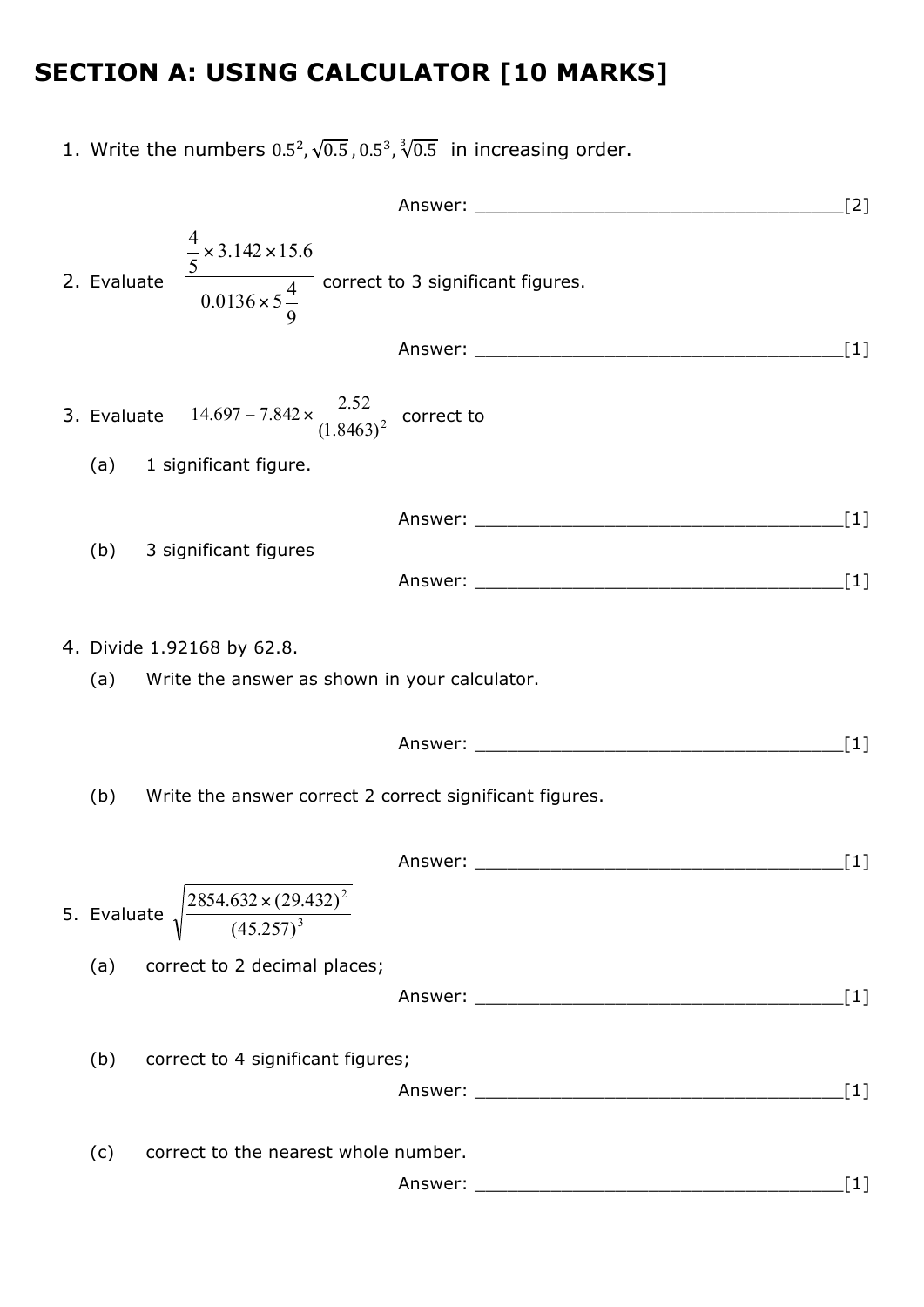|     |                                                           |                                                                                           | <b>SECTION B: CONCEPTS [30 MARKS]</b>                              |                     |  |  |
|-----|-----------------------------------------------------------|-------------------------------------------------------------------------------------------|--------------------------------------------------------------------|---------------------|--|--|
|     | <b>I. MULTIPLE CHOICE</b>                                 |                                                                                           |                                                                    |                     |  |  |
|     | provided on the right.                                    |                                                                                           | Write the <b>CAPITAL LETTER</b> of the correct answer in the table |                     |  |  |
| 1.  |                                                           | Which one of the following is an integer?                                                 |                                                                    |                     |  |  |
|     | (A) 8.23                                                  | (B) $\frac{22}{7}$                                                                        | (C) $\sqrt{2}$                                                     | (D) $\sqrt{4}$      |  |  |
| 2.  | $(A) -40$                                                 | Subtract 20 from the product of 4 and 15.<br>$(B)$ 1                                      | $(C)$ 40                                                           | $(D)$ 9             |  |  |
| 3.  |                                                           | The smallest of the fractions $\frac{5}{12}, \frac{3}{4}, \frac{5}{10}, \frac{9}{36}$ is: |                                                                    |                     |  |  |
|     |                                                           | (A) $\frac{5}{12}$ (B) $\frac{3}{4}$ (C) $\frac{5}{10}$                                   |                                                                    | (D) $\frac{9}{36}$  |  |  |
| 4.  |                                                           | The cube root of $2^3 \times 3^6$ is:                                                     |                                                                    |                     |  |  |
|     | $(A)$ 6                                                   | (B) 18                                                                                    | (C) 12                                                             | $(D)$ 24            |  |  |
| 5.  |                                                           | The repeating decimal 0.444 is equal to:                                                  |                                                                    |                     |  |  |
|     | $(A) \frac{5}{11}$                                        | (B) $\frac{2}{50}$ (C) $\frac{5}{9}$                                                      |                                                                    | (D) $\frac{4}{9}$   |  |  |
| 6.  |                                                           | How many odd numbers are there between 60 and 73?                                         |                                                                    |                     |  |  |
|     | $(A)$ 5                                                   | $(B)$ 6                                                                                   | $(C)$ 7                                                            | $(D)$ 9             |  |  |
| 7.  | How many significant figures does the number 4.0010 have? |                                                                                           |                                                                    |                     |  |  |
|     | $(A)$ 5                                                   | $(B)$ 6                                                                                   | $(C)$ 2                                                            | $(D)$ 4             |  |  |
| 8.  | The reciprocal of $3\frac{4}{5}$ is                       |                                                                                           |                                                                    |                     |  |  |
|     | (A) $3\frac{5}{4}$ (B) $5\frac{3}{4}$                     |                                                                                           | (C) $\frac{19}{5}$                                                 | $rac{5}{19}$<br>(D) |  |  |
| 9.  | Which of the following is NOT a prime number?             |                                                                                           |                                                                    |                     |  |  |
|     | $(A)$ 31                                                  | $(B)$ 41                                                                                  | (C) 51                                                             | 61<br>(D)           |  |  |
| 10. | The following are divisible by 3, EXCEPT:                 |                                                                                           |                                                                    |                     |  |  |
|     | $(A)$ 123                                                 |                                                                                           | $(C)$ 12 345                                                       |                     |  |  |
|     | (B) 1 234                                                 |                                                                                           | (D) 123 456                                                        |                     |  |  |

**NAME:**

**CLASS:**

**ANSWERS**

1.

2.

3.

4.

5.

6.

7.

8.

9.

10.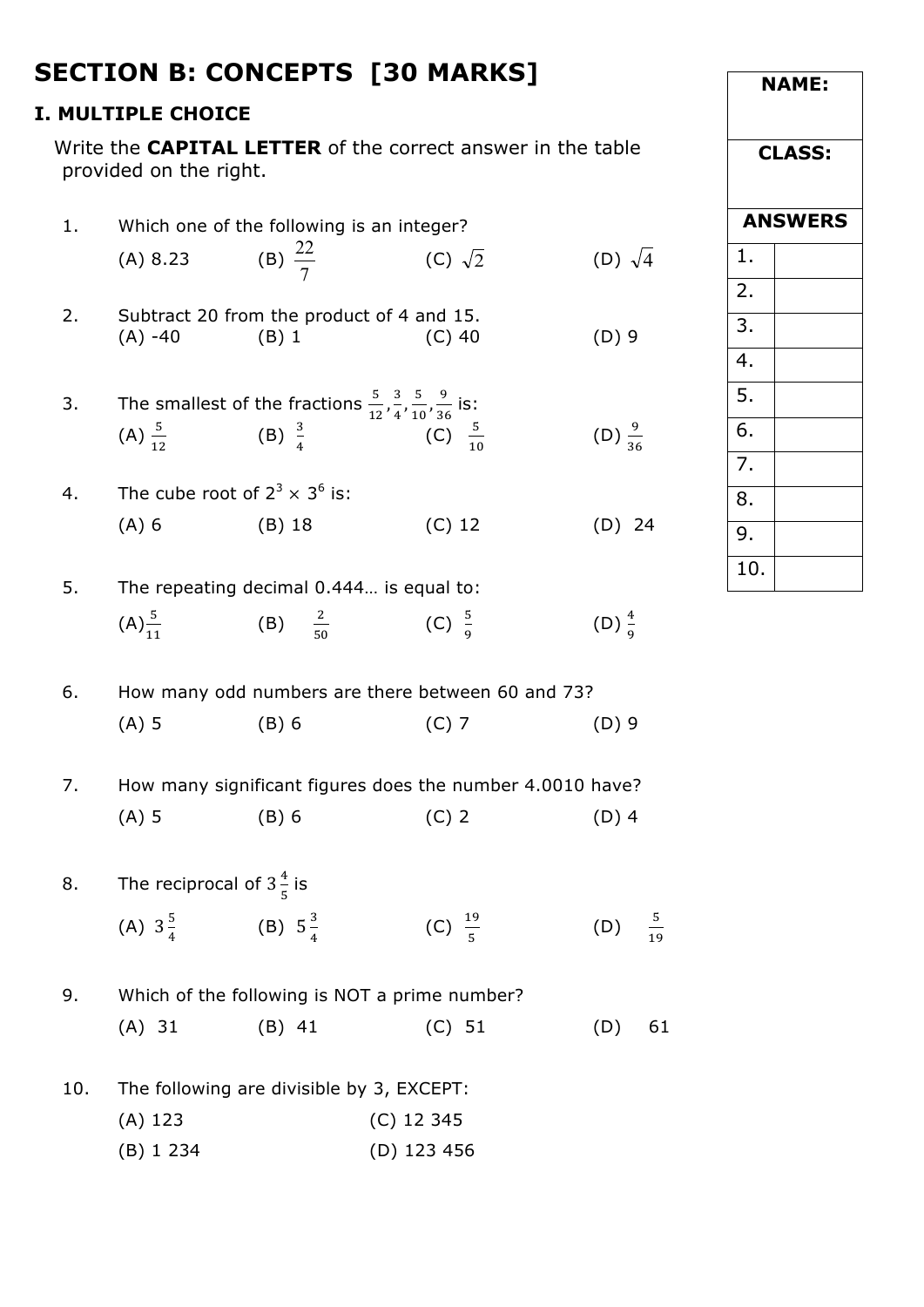## **PART II – SHORT-ANSWER QUESTIONS**

|                   | 11. Use $>$ , $\lt$ or = in filling in the box in each number.                                                 |                                     | $[2]$ |
|-------------------|----------------------------------------------------------------------------------------------------------------|-------------------------------------|-------|
| (a) $\frac{2}{9}$ | 0.22                                                                                                           | $\sqrt[3]{225}$<br>(b) $\sqrt{125}$ |       |
|                   | 12. Arrange $0.\overline{45}$ , $0.4\overline{5}$ , $4.\overline{5}$ , $0.\overline{454}$ in descending order. |                                     |       |
|                   |                                                                                                                |                                     |       |
|                   |                                                                                                                |                                     | [2]   |
|                   | 13. Write the number 1045.2781 correct to:                                                                     |                                     |       |
|                   | (a) 2 decimal places                                                                                           |                                     |       |
|                   |                                                                                                                |                                     |       |
| (b)               | 2 significant figures                                                                                          |                                     |       |
| (c)               | 3 significant figures                                                                                          |                                     |       |
|                   |                                                                                                                |                                     | $[1]$ |
| (d)               | 1 significant figure                                                                                           |                                     |       |
|                   |                                                                                                                |                                     |       |
|                   | 14. Mary is thinking of an integer between 60 and 90.                                                          |                                     |       |
|                   | Write down the number she is thinking when it is:                                                              |                                     |       |
| (a)               | an odd square number;                                                                                          |                                     |       |
|                   |                                                                                                                |                                     |       |
| (b)               | a multiple of 29;                                                                                              |                                     |       |
|                   |                                                                                                                |                                     |       |
| (c)               | a cube number;                                                                                                 |                                     |       |
| (d)               | a pair of twin primes;                                                                                         |                                     |       |
|                   |                                                                                                                |                                     |       |
| (e)               | the largest number divisible by 8 and 3.                                                                       |                                     |       |

Answer: \_\_\_\_\_\_\_\_\_\_\_\_\_\_\_\_\_\_\_\_\_\_\_\_\_\_\_\_\_\_\_\_\_\_[1]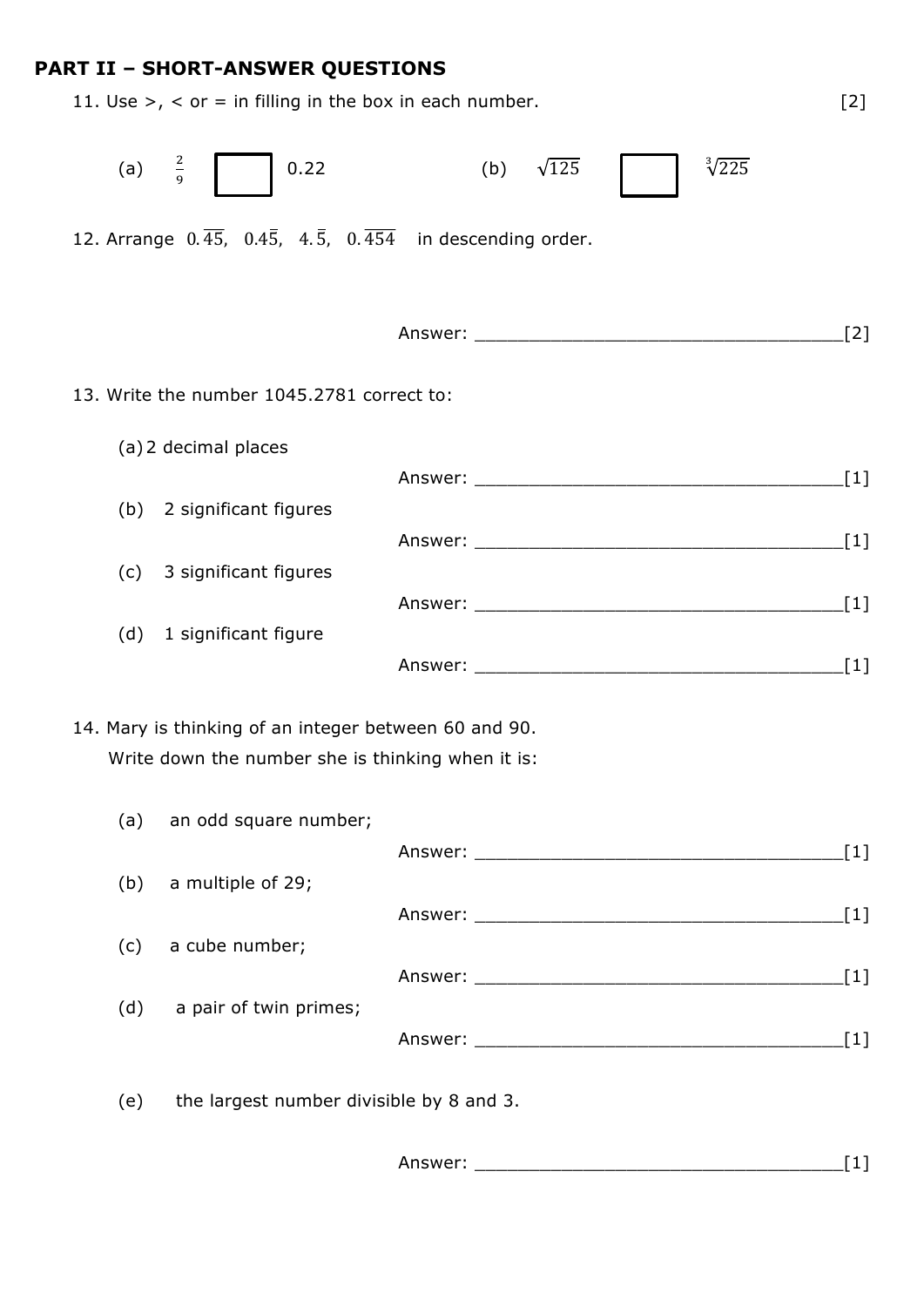15. Shade ¼ of the figure on the right.  $\bigwedge$   $\bigwedge$   $\bigcap$  [2]



16. (a) The altitude of Death Valley is -86 metres. The altitude of Mount Whitney is 4418 metres. What is the difference between these two altitudes?

Answer: \_\_\_\_\_\_\_\_\_\_\_\_\_\_\_\_\_\_\_\_\_\_\_\_\_\_\_\_\_\_\_\_\_\_[1]

- (b) Maria recorded the outside temperature every three hours.
	- At 07 00 the temperature was -2℃.
	- (i) This was 5℃ higher than the temperature at 04 00. Write down the temperature at 04 00.

Answer: \_\_\_\_\_\_\_\_\_\_\_\_\_\_\_\_\_\_\_\_\_\_\_\_\_\_\_\_\_\_\_\_\_\_[1]

(ii) At 10 00 the temperature was 11℃. Write down the amount of change in temperature between 04 00 and 10 00.

Answer: \_\_\_\_\_\_\_\_\_\_\_\_\_\_\_\_\_\_\_\_\_\_\_\_\_\_\_\_\_\_\_\_\_\_[1]

17. Change 4.454545… into a fraction.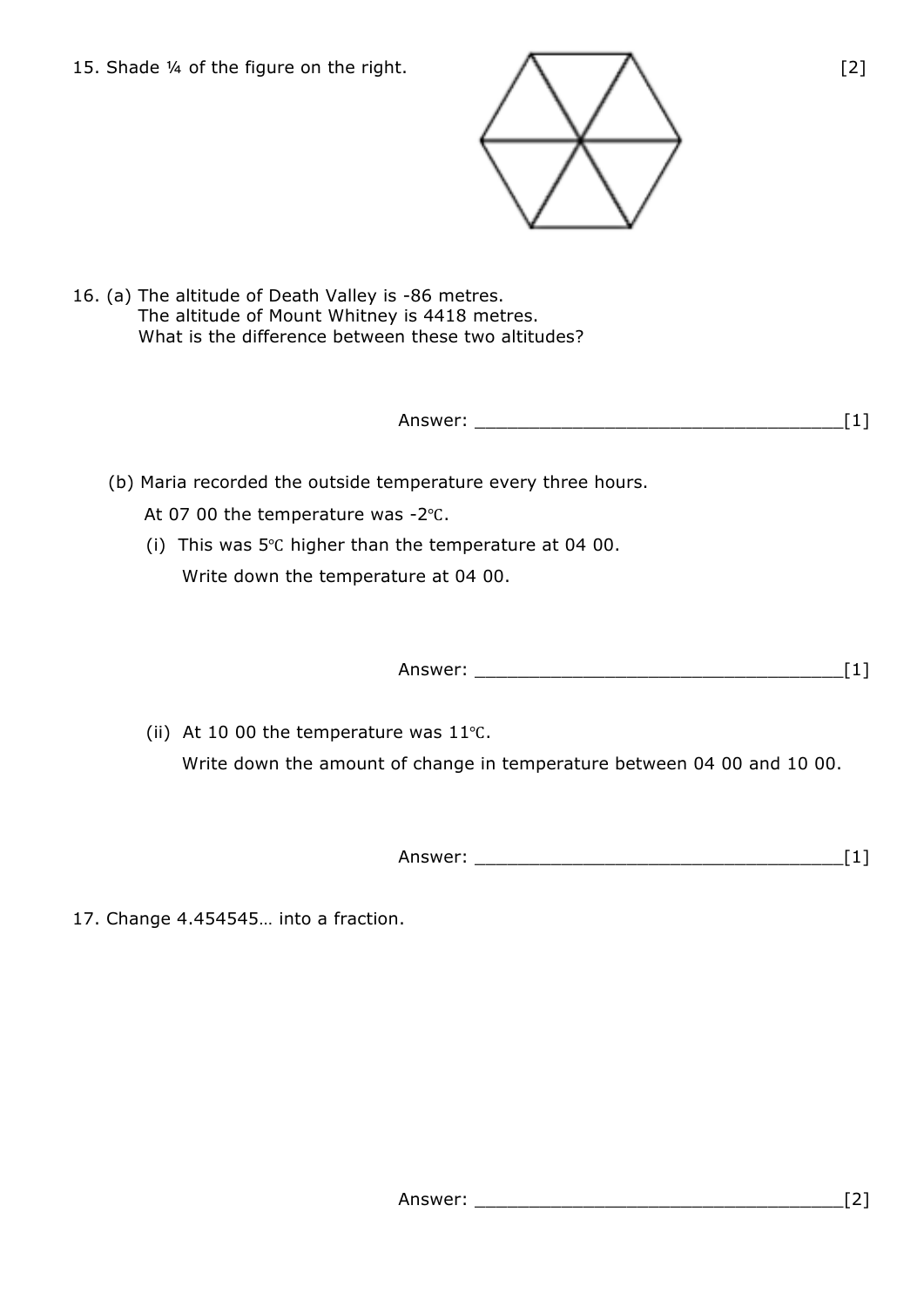## **SECTION C: CALCULATION (40 Marks) SHOW COMPLETE WORKING. MARKS MAY BE DEDUCTED IF NECESSARY WORKING IS NOT SHOWN.**

1. (a) (i) Write all the factors of 80. Write all the factors of 56.

| Answer:        |  |
|----------------|--|
| Factors of 80: |  |
| Factors of 56: |  |

(ii) Write all the Highest Common Factor of 80 and 56.

Answer: \_\_\_\_\_\_\_\_\_\_\_\_\_\_\_\_\_\_\_\_\_\_\_\_\_\_\_\_\_\_\_\_\_\_[1]

(b) Using Continuous Division, find the Least Common Multiple (LCM) of 150 and 240.

Answer: \_\_\_\_\_\_\_\_\_\_\_\_\_\_\_\_\_\_\_\_\_\_\_\_\_\_\_\_\_\_\_\_\_\_[2]

(c) Write 150 and 240 as the product of their prime factors.

150 = \_\_\_\_\_\_\_\_\_\_\_\_\_\_\_\_\_\_\_\_\_\_

 $240 =$ 

Hence, use their prime factorisation to find the HCF of 150 and 240.

Answer: \_\_\_\_\_\_\_\_\_\_\_\_\_\_\_\_\_\_\_\_\_\_\_\_\_\_\_\_\_\_\_\_\_\_[3]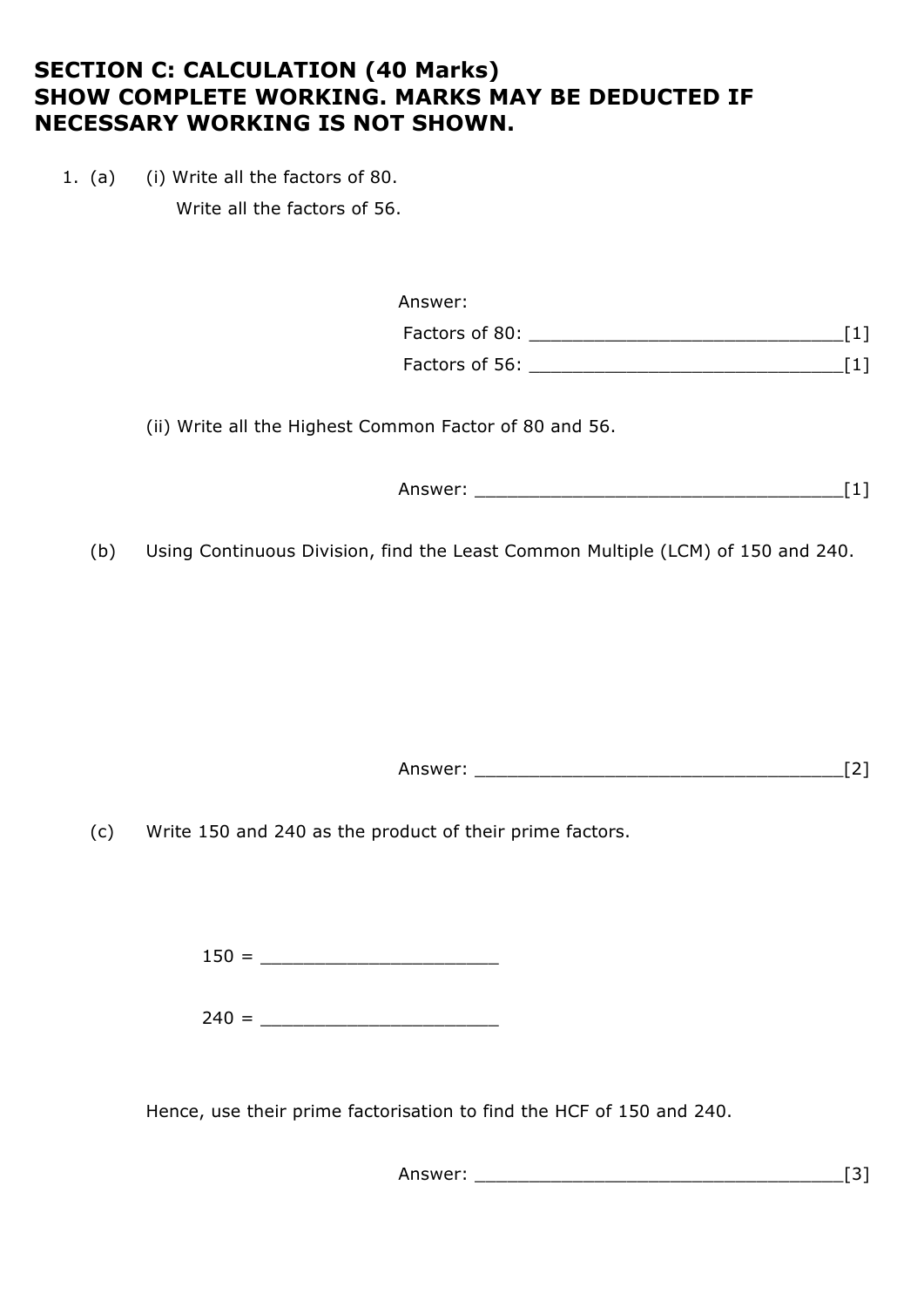(d) Write the LCM and HCF of the following, **leave your answers in index form.**

 $2^3 \times 3^4 \times 5 \times 7^2 \times 11$  $3^3 \times 5 \times 7 \times 11^2$  $2^2 \times 3 \times 5^2 \times 7^3 \times 11$ . Answer: HCF: \_\_\_\_\_\_\_\_\_\_\_\_\_\_\_\_\_\_\_\_\_\_\_\_\_\_\_\_\_\_\_\_\_\_[1] LCM: \_\_\_\_\_\_\_\_\_\_\_\_\_\_\_\_\_\_\_\_\_\_\_\_\_\_\_\_\_\_\_\_\_\_[1]

2. (a) (i) Write the prime factorization of 2160.

Answer: \_\_\_\_\_\_\_\_\_\_\_\_\_\_\_\_\_\_\_\_\_\_\_\_\_\_\_\_\_\_\_\_\_\_[3]

 (ii) Using your prime factorisation in (i) above, what is the smallest number that can be multiplied to 2160 to make the result a square number.

Answer: \_\_\_\_\_\_\_\_\_\_\_\_\_\_\_\_\_\_\_\_\_\_\_\_\_\_\_\_\_\_\_\_\_\_[1]

 (iii) Using your prime factorisation in (i), what is the smallest number that can divide 2160 to make the result a cube number.

Answer: \_\_\_\_\_\_\_\_\_\_\_\_\_\_\_\_\_\_\_\_\_\_\_\_\_\_\_\_\_\_\_\_\_\_[1]

(b) If 3136 =  $2^6 \times 7^2$  and 729 000 =  $2^3 \times 3^6 \times 5^3$ , solve  $\sqrt{3136} + \sqrt[3]{729000}$ .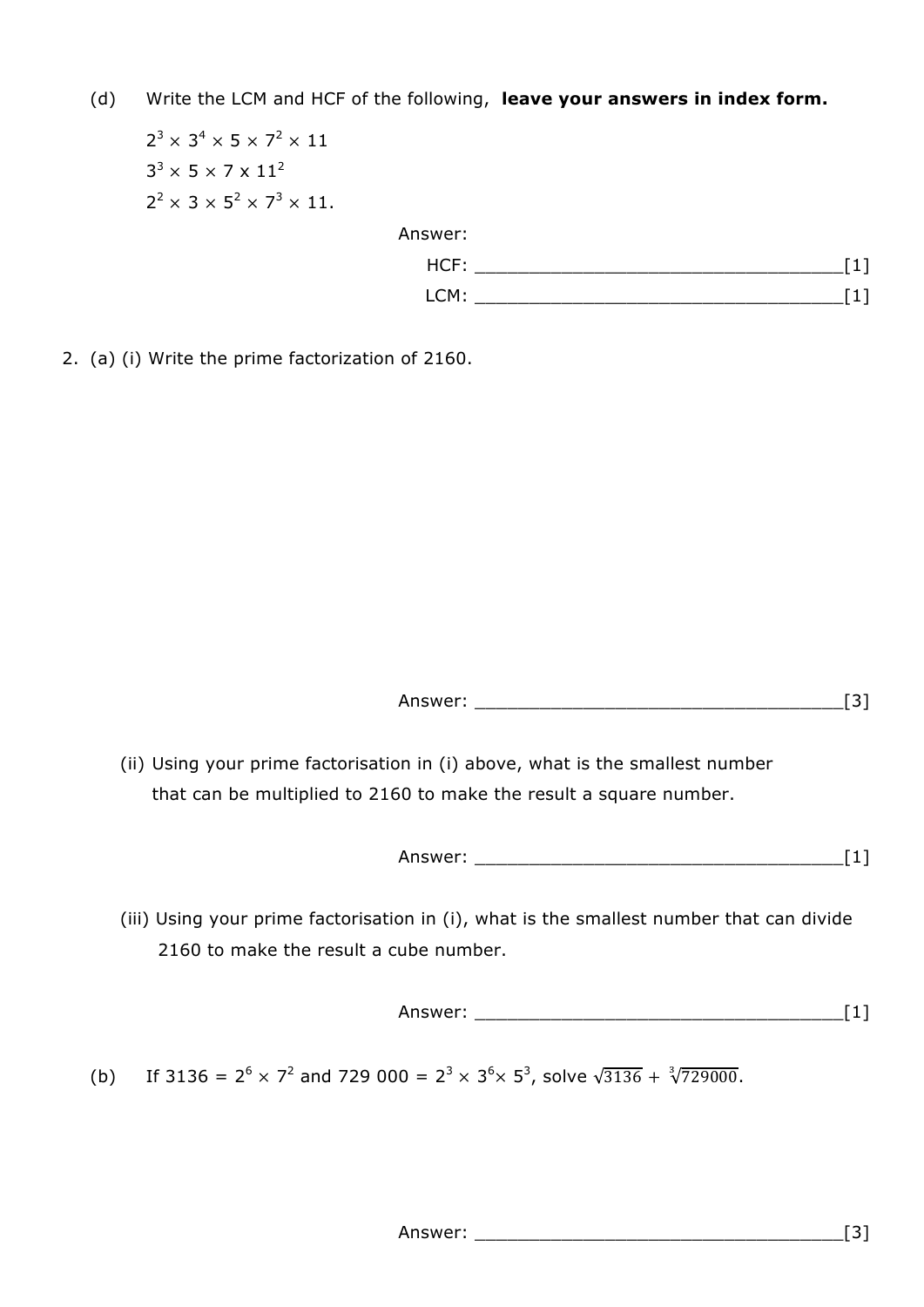3. Complete the table of squares and cubes below. The first one is done for you. [3]

| Number | Square | Cube |
|--------|--------|------|
| 3      | 9      | 27   |
|        | 121    |      |
|        |        |      |
|        |        | 2744 |

4. Solve each of the following using the correct order of operations.

| (a) $(2^3 - \sqrt[3]{125}) \div 3$               |       | [2] (c) $\frac{45}{56} \times \frac{8}{27} \div \frac{10}{14}$ | $[2]$ |
|--------------------------------------------------|-------|----------------------------------------------------------------|-------|
|                                                  |       |                                                                |       |
|                                                  |       |                                                                |       |
|                                                  |       |                                                                |       |
|                                                  |       |                                                                |       |
| (b) $7\frac{4}{5} + 3\frac{1}{2} - 9\frac{2}{3}$ | $[2]$ | (d) $7 - 4.65 \times 1.5$                                      | $[2]$ |
|                                                  |       |                                                                |       |
|                                                  |       |                                                                |       |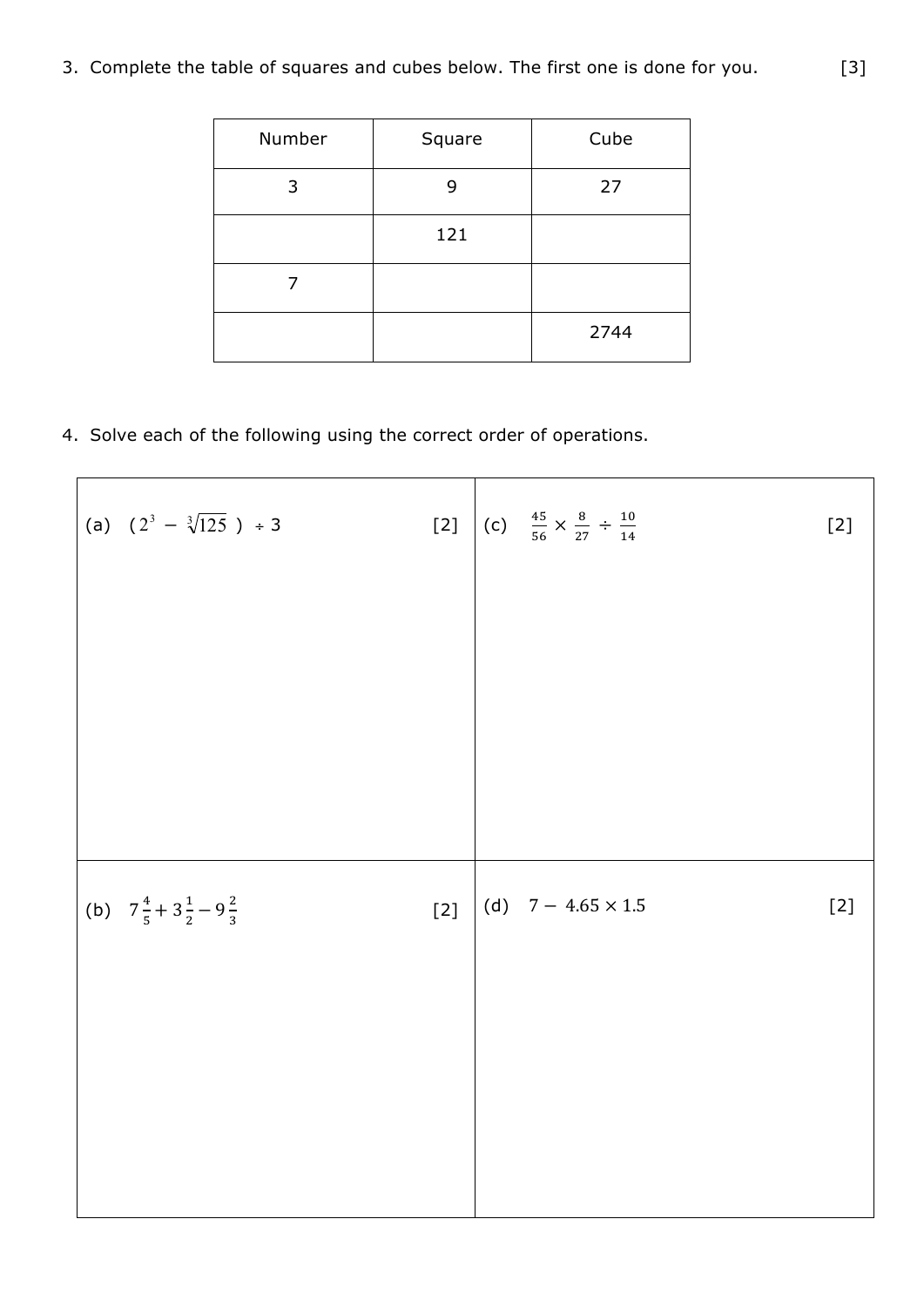(e) 
$$
3 \div (5\frac{2}{5} \times 1\frac{1}{9}) + \frac{5}{10}
$$
 [2]  
\n(f)  $\frac{72}{0.2} \times \frac{0.48}{1.8} \times \frac{0.025}{0.004}$  [2]  
\n(a) (

┑

 $\overline{\phantom{a}}$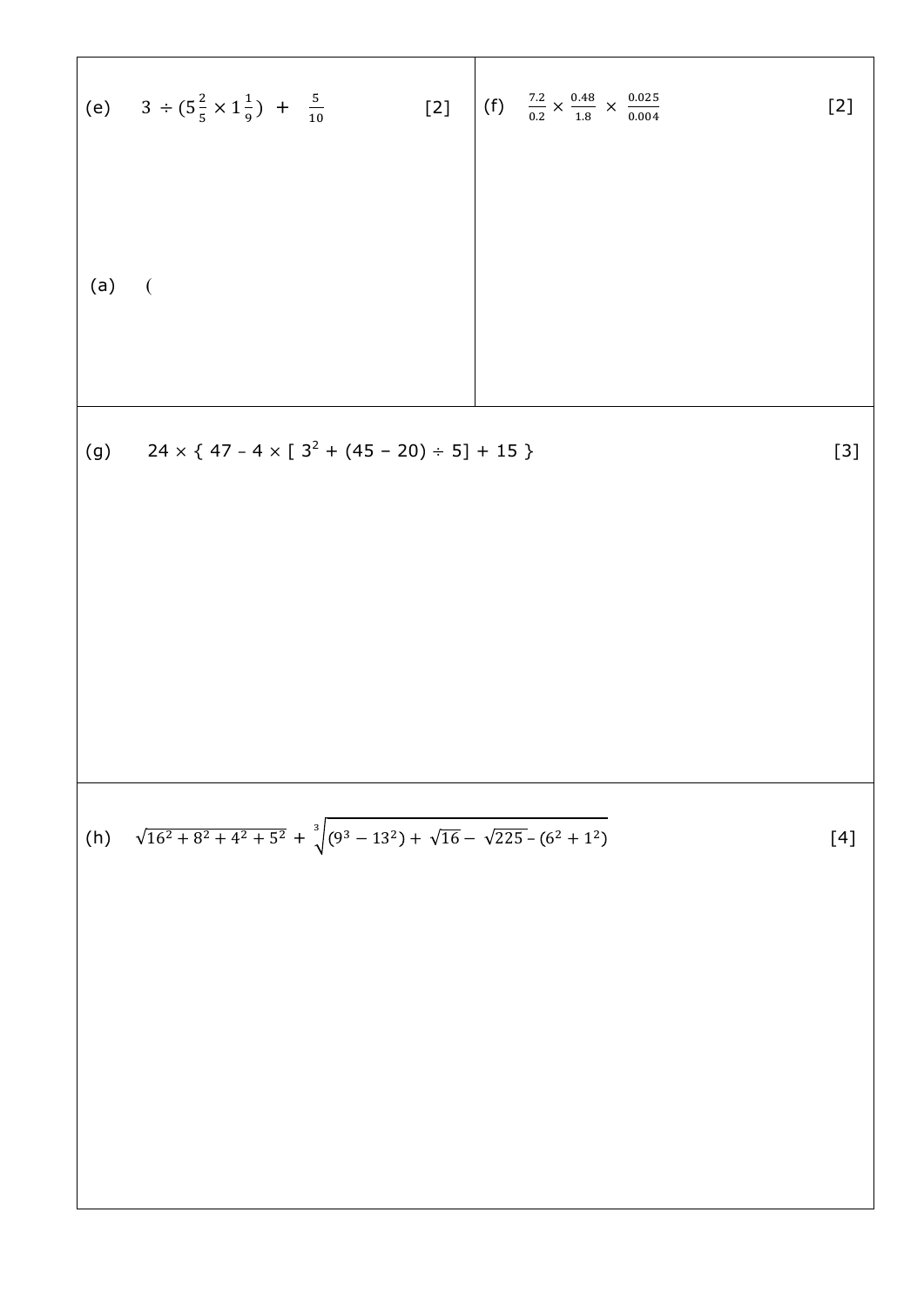## **SECTION D: WORD PROBLEMS**

1. (a) The length of a metallic rod is 15 cm correct to the nearest cm. Write the upper and lower boundaries of the said rod.

Answer: \_\_\_\_\_\_\_ < rod (cm) < \_\_\_\_\_\_\_\_\_\_\_[1]

(b) The sides of a rectangle measure 5 meters by 6 meters, correct to the nearest meter. (i) Write the upper and lower boundaries of the perimeter *P* of the rectangle.

Answer: \_\_\_\_\_\_\_ < *P* (m) < \_\_\_\_\_\_\_\_\_[1]

(ii) Write the upper and lower boundaries of the area *A* of the said rectangle.

Answer:

| <b>Upper Boundary:</b> |  |
|------------------------|--|
| Lower Boundary:        |  |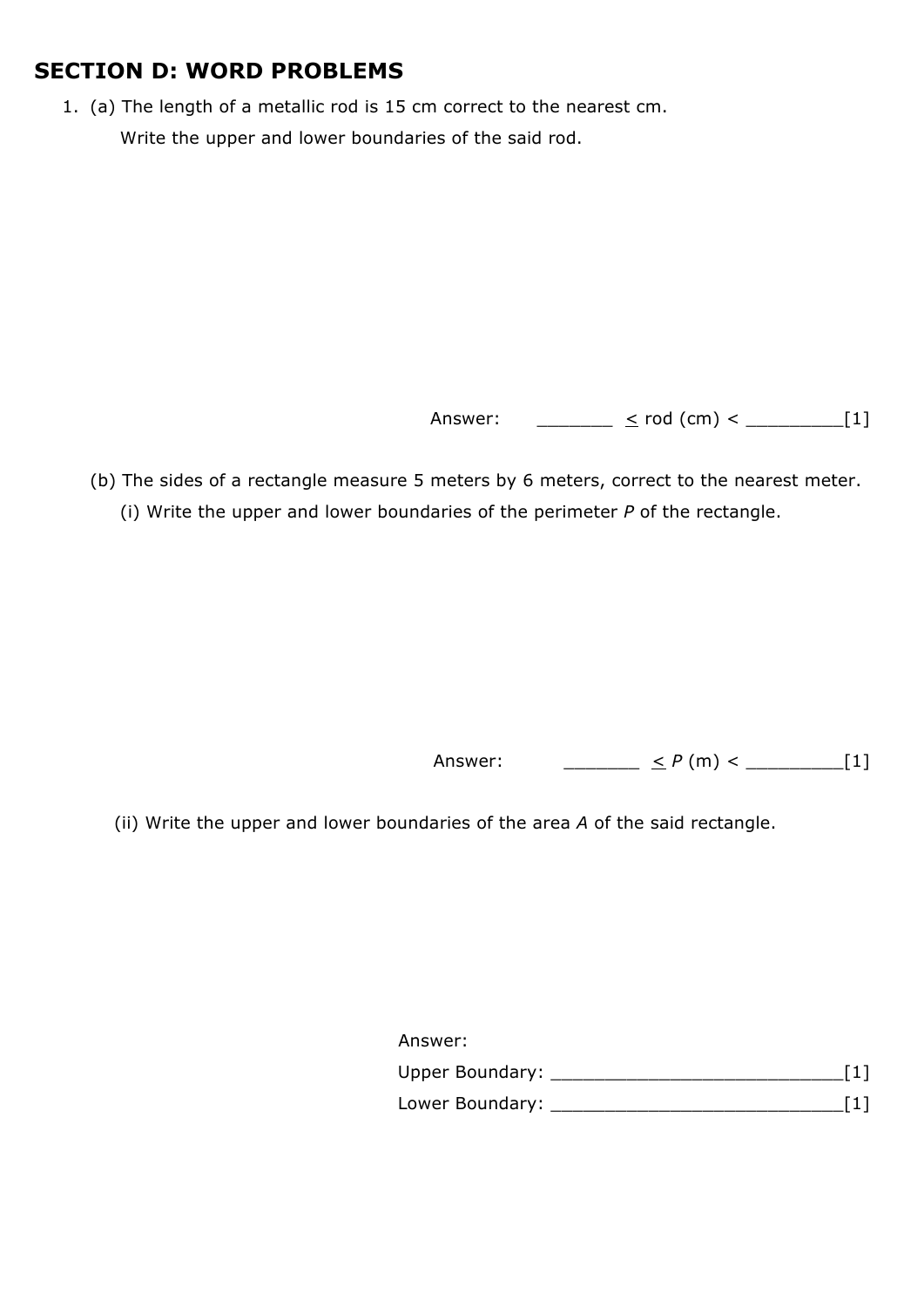2. During the holiday, Hannah rents a bike.

The fixed rental fee of the bike is \$8 and an additional \$4.50 per day. Hannah pays with \$50 note and receives \$10.50 change. Calculate for how many days Hannah rents the bike.

Answer:  $\begin{bmatrix} 4 \end{bmatrix}$ 

3. Karen earns \$9000 each month.

She is deducted  $\frac{7}{50}$  of this salary **for tax and insurance**.

She pays  $\frac{2}{3}$  $\frac{2}{9}$  of the **remaining salary for rent.** 

She spends \$1200 **for food and transportation** and saves the rest.

Calculate the amount she saves.